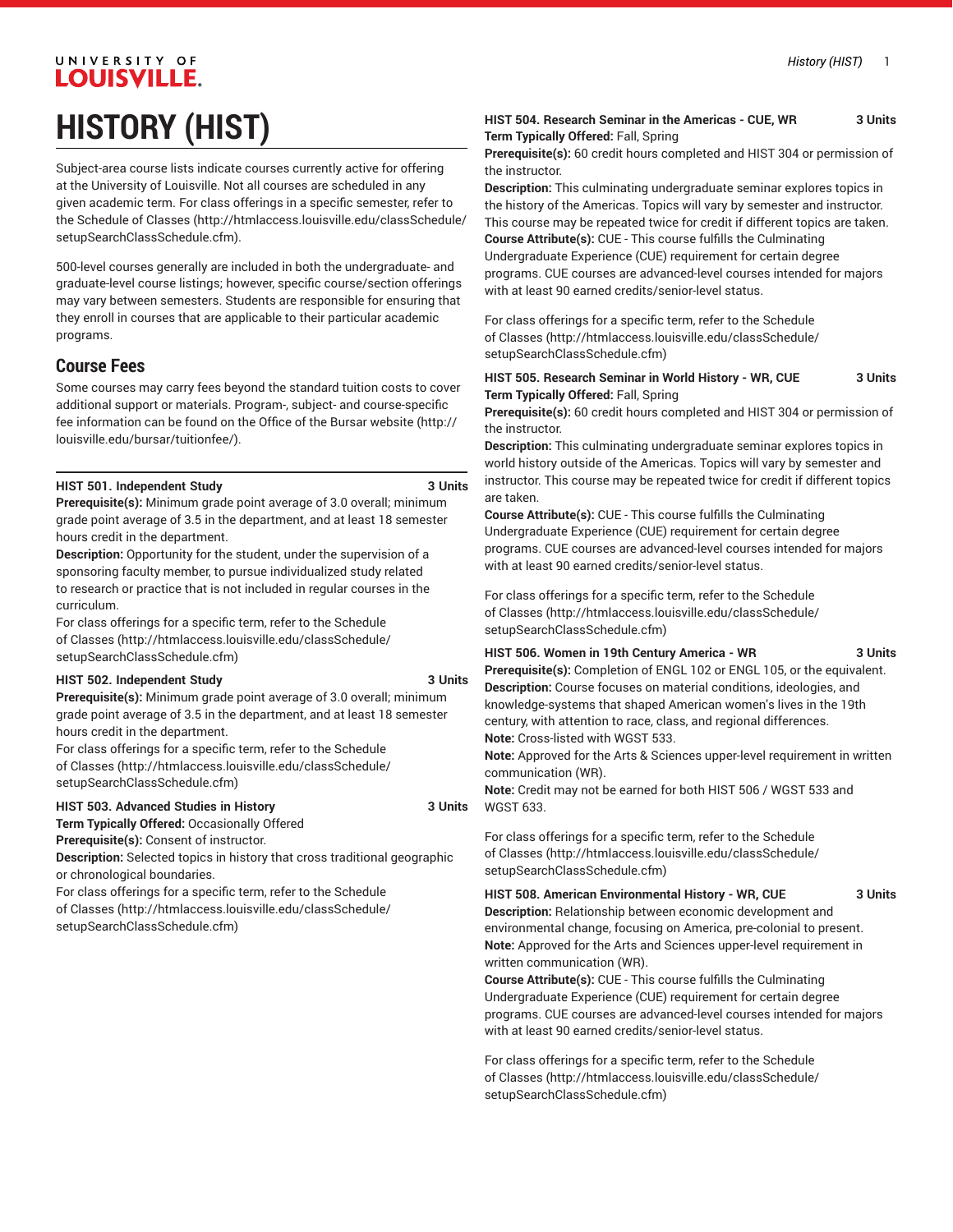#### **HIST 509. Women and Medicine 3 Units**

#### **Term Typically Offered:** Occasionally Offered

**Description:** In this course we will focus on women and medicine in the United States from the early 19th century to the 21st century. We will be concerned with women as patients, caretakers, and practitioners, and the sexual and racial politics of health care. **Note:** Cross-listed with WGST 509.

For class offerings for a specific term, refer to the [Schedule](http://htmlaccess.louisville.edu/classSchedule/setupSearchClassSchedule.cfm) [of Classes \(http://htmlaccess.louisville.edu/classSchedule/](http://htmlaccess.louisville.edu/classSchedule/setupSearchClassSchedule.cfm) [setupSearchClassSchedule.cfm\)](http://htmlaccess.louisville.edu/classSchedule/setupSearchClassSchedule.cfm)

#### **HIST 510. Studies in American History 3 Units**

**Description:** Intensive study of particular topic, to be announced in course schedule.

**Note:** May be repeated under different subtitles. **Note:** Junior standing is recommended.

For class offerings for a specific term, refer to the [Schedule](http://htmlaccess.louisville.edu/classSchedule/setupSearchClassSchedule.cfm) [of Classes \(http://htmlaccess.louisville.edu/classSchedule/](http://htmlaccess.louisville.edu/classSchedule/setupSearchClassSchedule.cfm) [setupSearchClassSchedule.cfm\)](http://htmlaccess.louisville.edu/classSchedule/setupSearchClassSchedule.cfm)

#### **HIST 511. History of the Old South - CUE, WR 3 Units**

**Description:** Economic life, society, and government in the southern

states from colonial times to the Civil War. **Note:** Approved for the Arts and Sciences upper-level requirement in written communication (WR).

**Course Attribute(s):** CUE - This course fulfills the Culminating Undergraduate Experience (CUE) requirement for certain degree programs. CUE courses are advanced-level courses intended for majors with at least 90 earned credits/senior-level status.

For class offerings for a specific term, refer to the [Schedule](http://htmlaccess.louisville.edu/classSchedule/setupSearchClassSchedule.cfm) [of Classes \(http://htmlaccess.louisville.edu/classSchedule/](http://htmlaccess.louisville.edu/classSchedule/setupSearchClassSchedule.cfm) [setupSearchClassSchedule.cfm\)](http://htmlaccess.louisville.edu/classSchedule/setupSearchClassSchedule.cfm)

#### **HIST 512. History of the Jews in America - WR, CUE 3 Units**

**Description:** The experience of Jews in America from the seventeenth century to the present, with attention to topics such as demography, the immigrant experience, anti-Semitism, religious movements and cultural developments.

**Note:** Approved for the Arts and Science upper-level requirement in written communication (WR).

**Course Attribute(s):** CUE - This course fulfills the Culminating Undergraduate Experience (CUE) requirement for certain degree programs. CUE courses are advanced-level courses intended for majors with at least 90 earned credits/senior-level status.

For class offerings for a specific term, refer to the [Schedule](http://htmlaccess.louisville.edu/classSchedule/setupSearchClassSchedule.cfm) [of Classes \(http://htmlaccess.louisville.edu/classSchedule/](http://htmlaccess.louisville.edu/classSchedule/setupSearchClassSchedule.cfm) [setupSearchClassSchedule.cfm\)](http://htmlaccess.louisville.edu/classSchedule/setupSearchClassSchedule.cfm)

#### **HIST 513. U.S. Social Justice Movements of the 20th Century 3 Units Term Typically Offered:** Fall, Spring

**Prerequisite(s):** Junior standing.

**Description:** Course will begin with abolitionism, then concentrate on social justice upsurges of the 20th century, with emphasis on women in the civil rights and Black liberation movements. (Social Sciences) **Note:** Cross-listed with WGST 513, PAS 513, SCHG 513, WGST 613.

For class offerings for a specific term, refer to the [Schedule](http://htmlaccess.louisville.edu/classSchedule/setupSearchClassSchedule.cfm) [of Classes \(http://htmlaccess.louisville.edu/classSchedule/](http://htmlaccess.louisville.edu/classSchedule/setupSearchClassSchedule.cfm) [setupSearchClassSchedule.cfm\)](http://htmlaccess.louisville.edu/classSchedule/setupSearchClassSchedule.cfm)

#### **HIST 514. United States Peace Movement 3 Units**

**Description:** History of the peace movement in the United States from the beginning to the present. The course also examines nonviolent civil disobedience throughout U.S. history. Concentration on the twentieth century with the main focus being the Vietnam anti-war movement. **Note:** HIST 314 is recommended.

For class offerings for a specific term, refer to the [Schedule](http://htmlaccess.louisville.edu/classSchedule/setupSearchClassSchedule.cfm) [of Classes](http://htmlaccess.louisville.edu/classSchedule/setupSearchClassSchedule.cfm) ([http://htmlaccess.louisville.edu/classSchedule/](http://htmlaccess.louisville.edu/classSchedule/setupSearchClassSchedule.cfm) [setupSearchClassSchedule.cfm\)](http://htmlaccess.louisville.edu/classSchedule/setupSearchClassSchedule.cfm)

#### **HIST 516. History of American Civil Liberties - WR 3 Units**

**Description:** Surveys the history of American civil rights, especially voting issues and civil liberties, especially speech and press issues, from colonial origins to present.

**Note:** Approved for the Arts and Sciences upper-level requirement in written communication (WR).

For class offerings for a specific term, refer to the [Schedule](http://htmlaccess.louisville.edu/classSchedule/setupSearchClassSchedule.cfm) [of Classes](http://htmlaccess.louisville.edu/classSchedule/setupSearchClassSchedule.cfm) ([http://htmlaccess.louisville.edu/classSchedule/](http://htmlaccess.louisville.edu/classSchedule/setupSearchClassSchedule.cfm) [setupSearchClassSchedule.cfm\)](http://htmlaccess.louisville.edu/classSchedule/setupSearchClassSchedule.cfm)

**HIST 518. Antebellum United States, 1800-1860 - WR, CUE 3 Units Prerequisite(s):** 60 credit hours completed.

**Description:** An intensive study of the social, economic, political and intellectual aspects of United States history between the Era of the Early Republic and the eve of the Civil War.

**Note:** Approved for the Arts and Sciences upper-level requirement in written communication (WR).

**Course Attribute(s):** CUE - This course fulfills the Culminating Undergraduate Experience (CUE) requirement for certain degree programs. CUE courses are advanced-level courses intended for majors with at least 90 earned credits/senior-level status.

For class offerings for a specific term, refer to the [Schedule](http://htmlaccess.louisville.edu/classSchedule/setupSearchClassSchedule.cfm) [of Classes](http://htmlaccess.louisville.edu/classSchedule/setupSearchClassSchedule.cfm) ([http://htmlaccess.louisville.edu/classSchedule/](http://htmlaccess.louisville.edu/classSchedule/setupSearchClassSchedule.cfm) [setupSearchClassSchedule.cfm\)](http://htmlaccess.louisville.edu/classSchedule/setupSearchClassSchedule.cfm)

#### **HIST 519. Gilded Age and Progressive Era United States, 1877-1929 - WR 3 Units**

**Description:** An intensive study of the social, economic, political and intellectual aspects of American History from the end of Reconstruction to the beginning of the Great Depression.

**Note:** Approved for the Arts and Sciences upper-level requirement in written communication (WR).

For class offerings for a specific term, refer to the [Schedule](http://htmlaccess.louisville.edu/classSchedule/setupSearchClassSchedule.cfm) [of Classes](http://htmlaccess.louisville.edu/classSchedule/setupSearchClassSchedule.cfm) ([http://htmlaccess.louisville.edu/classSchedule/](http://htmlaccess.louisville.edu/classSchedule/setupSearchClassSchedule.cfm) [setupSearchClassSchedule.cfm\)](http://htmlaccess.louisville.edu/classSchedule/setupSearchClassSchedule.cfm)

**HIST 521. Colonial America to 1765 - CUE, WR 3 Units Prerequisite(s):** 60 credit hours completed.

**Description:** History of North America, focusing on the British Colonies, beginning with the first native Americans, to the end of the Seven Years War.

**Note:** Approved for the Arts and Sciences upper-level requirement in written communication (WR).

**Course Attribute(s):** CUE - This course fulfills the Culminating Undergraduate Experience (CUE) requirement for certain degree programs. CUE courses are advanced-level courses intended for majors with at least 90 earned credits/senior-level status.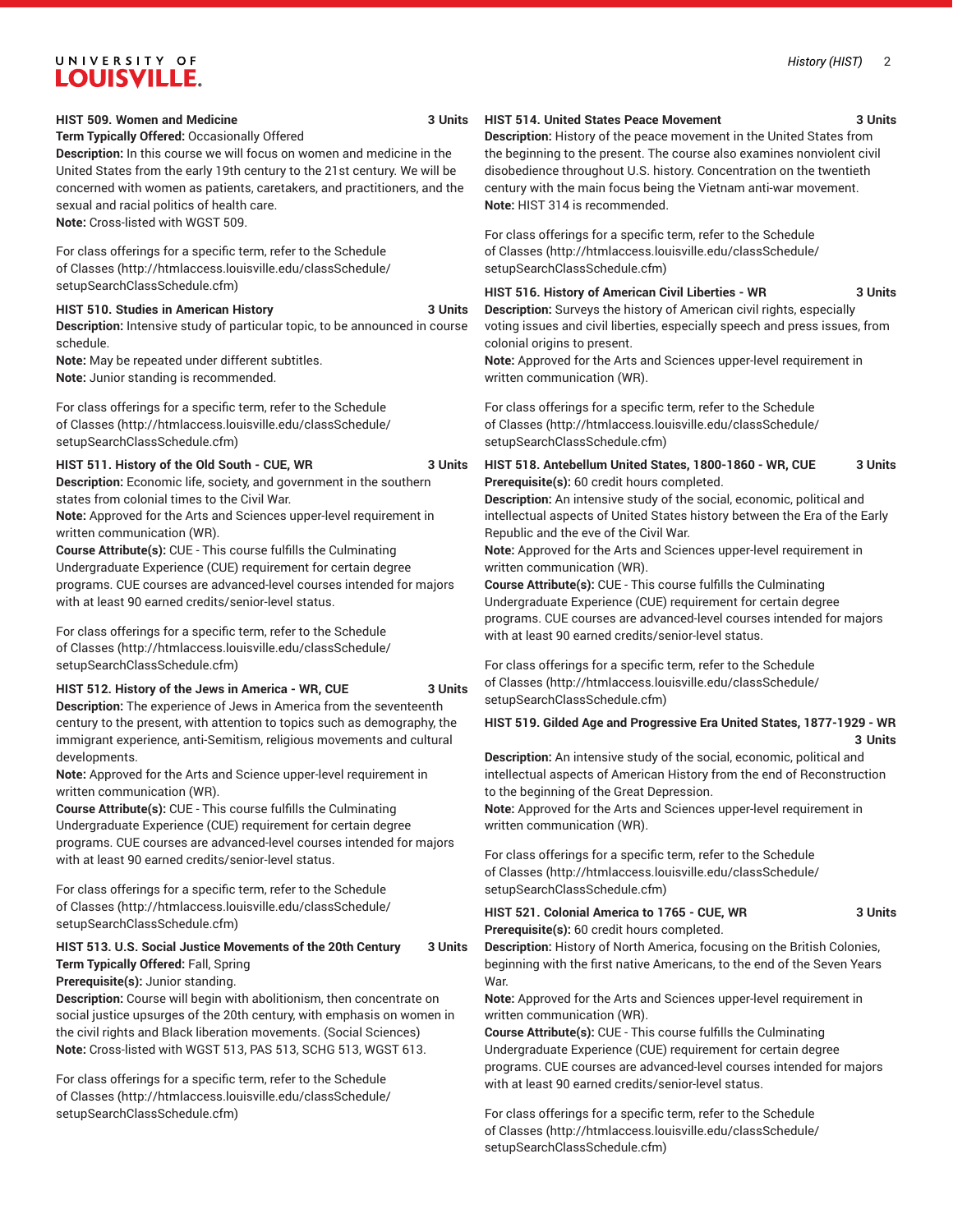**3 Units**

**Prerequisite(s):** 60 credit hours completed.

**Description:** An intensive study of the American Revolution and of the background of the Constitution.

**Note:** Approved for the Arts and Sciences upper-level requirement in written Communication (WR).

**Course Attribute(s):** CUE - This course fulfills the Culminating Undergraduate Experience (CUE) requirement for certain degree programs. CUE courses are advanced-level courses intended for majors with at least 90 earned credits/senior-level status.

For class offerings for a specific term, refer to the [Schedule](http://htmlaccess.louisville.edu/classSchedule/setupSearchClassSchedule.cfm) [of Classes \(http://htmlaccess.louisville.edu/classSchedule/](http://htmlaccess.louisville.edu/classSchedule/setupSearchClassSchedule.cfm) [setupSearchClassSchedule.cfm\)](http://htmlaccess.louisville.edu/classSchedule/setupSearchClassSchedule.cfm)

#### **HIST 524. United States Civil War and Reconstruction - WR, CUE 3 Units Prerequisite(s):** 60 credit hours completed.

**Description:** Political dissolution of the 1850s; political, social, economic, constitutional, and military events of the Civil War; the Reconstruction era.

**Note:** Approved for the Arts and Sciences upper-level requirement in written communication (WR).

**Course Attribute(s):** CUE - This course fulfills the Culminating Undergraduate Experience (CUE) requirement for certain degree programs. CUE courses are advanced-level courses intended for majors with at least 90 earned credits/senior-level status.

For class offerings for a specific term, refer to the [Schedule](http://htmlaccess.louisville.edu/classSchedule/setupSearchClassSchedule.cfm) [of Classes \(http://htmlaccess.louisville.edu/classSchedule/](http://htmlaccess.louisville.edu/classSchedule/setupSearchClassSchedule.cfm) [setupSearchClassSchedule.cfm\)](http://htmlaccess.louisville.edu/classSchedule/setupSearchClassSchedule.cfm)

#### **HIST 528. Recent American History, 1929-1945 - CUE, WR 3 Units Prerequisite(s):** 60 credit hours completed.

**Description:** An intensive study of the economics, policies, and social and intellectual developments of the Great Depression and World War II years in the United States.

**Note:** Approved for the Arts and Sciences upper-level requirement in written communication (WR).

**Course Attribute(s):** CUE - This course fulfills the Culminating Undergraduate Experience (CUE) requirement for certain degree programs. CUE courses are advanced-level courses intended for majors with at least 90 earned credits/senior-level status.

For class offerings for a specific term, refer to the [Schedule](http://htmlaccess.louisville.edu/classSchedule/setupSearchClassSchedule.cfm) [of Classes \(http://htmlaccess.louisville.edu/classSchedule/](http://htmlaccess.louisville.edu/classSchedule/setupSearchClassSchedule.cfm) [setupSearchClassSchedule.cfm\)](http://htmlaccess.louisville.edu/classSchedule/setupSearchClassSchedule.cfm)

#### **HIST 529. Recent American History, 1945 to Present - WR, CUE 3 Units Prerequisite(s):** 60 credit hours completed.

**Description:** An intensive study of the economics, politics, and social and intellectual developments of the modern period in the United States. **Note:** Approved for the Arts and Sciences upper-level requirement in written communication (WR).

**Course Attribute(s):** CUE - This course fulfills the Culminating Undergraduate Experience (CUE) requirement for certain degree programs. CUE courses are advanced-level courses intended for majors with at least 90 earned credits/senior-level status.

For class offerings for a specific term, refer to the [Schedule](http://htmlaccess.louisville.edu/classSchedule/setupSearchClassSchedule.cfm) [of Classes \(http://htmlaccess.louisville.edu/classSchedule/](http://htmlaccess.louisville.edu/classSchedule/setupSearchClassSchedule.cfm) [setupSearchClassSchedule.cfm\)](http://htmlaccess.louisville.edu/classSchedule/setupSearchClassSchedule.cfm)

#### **HIST 530. History of Radio - WR, CUE 3 Units**

**Term Typically Offered:** Spring Odd Years

**Description:** This course explores the history of radio broadcasting from its beginnings to the present, with a focus on the way radio both reflected and shaped the political, cultural, technological, and economic history of the twentieth century. The primary focus is on radio in the United States, but the radio in other national and regional contexts is also considered. While the course devotes most of its attention to radio's so-called 'golden age' from the 1920s to the 1940s, there is also ample discussion of radio during the television and internet eras.

**Note:** Approved for the Arts and Sciences upper-level requirement in written communication (WR).

**Note:** It is recommended that students have completed HIST 304 before taking this course.

**Course Attribute(s):** CUE - This course fulfills the Culminating Undergraduate Experience (CUE) requirement for certain degree programs. CUE courses are advanced-level courses intended for majors with at least 90 earned credits/senior-level status.

For class offerings for a specific term, refer to the [Schedule](http://htmlaccess.louisville.edu/classSchedule/setupSearchClassSchedule.cfm) [of Classes](http://htmlaccess.louisville.edu/classSchedule/setupSearchClassSchedule.cfm) ([http://htmlaccess.louisville.edu/classSchedule/](http://htmlaccess.louisville.edu/classSchedule/setupSearchClassSchedule.cfm) [setupSearchClassSchedule.cfm\)](http://htmlaccess.louisville.edu/classSchedule/setupSearchClassSchedule.cfm)

#### **HIST 533. Twentieth-Century Latin America - CUE, WR 3 Units Prerequisite(s):** 60 credit hours completed.

**Description:** The history of Latin America since 1900, with special emphasis upon the problems of social change and revolution. **Note:** HIST 332 is recommended.

**Note:** Approved for the Arts and Sciences upper-level requirement in written communication (WR).

**Course Attribute(s):** CUE - This course fulfills the Culminating Undergraduate Experience (CUE) requirement for certain degree programs. CUE courses are advanced-level courses intended for majors with at least 90 earned credits/senior-level status.

For class offerings for a specific term, refer to the [Schedule](http://htmlaccess.louisville.edu/classSchedule/setupSearchClassSchedule.cfm) [of Classes](http://htmlaccess.louisville.edu/classSchedule/setupSearchClassSchedule.cfm) ([http://htmlaccess.louisville.edu/classSchedule/](http://htmlaccess.louisville.edu/classSchedule/setupSearchClassSchedule.cfm) [setupSearchClassSchedule.cfm\)](http://htmlaccess.louisville.edu/classSchedule/setupSearchClassSchedule.cfm)

#### **HIST 534. The U.S. and Latin America - CUE, WR 3 Units Prerequisite(s):** 60 credit hours completed.

**Description:** The history of the international relations of the United States with the nations of Latin America, emphasizing economic, political, and ideological development.

**Note:** Approved for the Arts and Sciences upper-level requirement in written communication (WR).

**Note:** HIST 314 is recommended.

**Course Attribute(s):** CUE - This course fulfills the Culminating Undergraduate Experience (CUE) requirement for certain degree programs. CUE courses are advanced-level courses intended for majors with at least 90 earned credits/senior-level status.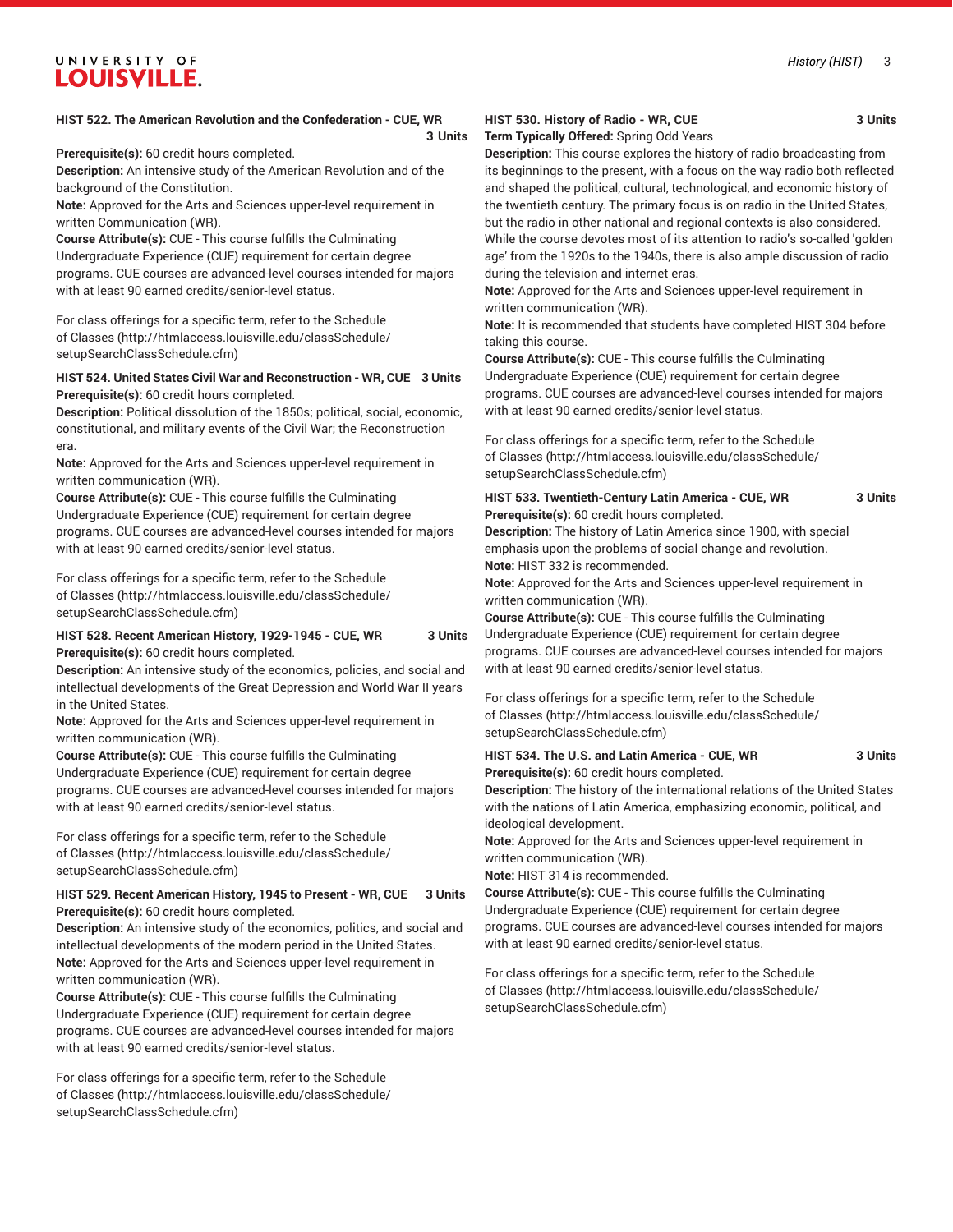#### *History (HIST)* 4

# UNIVERSITY OF **LOUISVILLE.**

#### **HIST 535. The History of Mexico: Pre-Columbian to the Present - WR, CUE** 3 Units

**Term Typically Offered:** Occasionally Offered **Prerequisite(s):** 60 credit hours completed.

**Description:** Covers the history of Mexico from the Pre-Columbian period to the present, with emphasis on the nineteenth and twentieth centuries. **Note:** HIST 331 or HIST 332 is recommended.

**Note:** Approved for the Arts and Sciences upper-level requirement in written communication (WR).

**Course Attribute(s):** CUE - This course fulfills the Culminating Undergraduate Experience (CUE) requirement for certain degree programs. CUE courses are advanced-level courses intended for majors with at least 90 earned credits/senior-level status.

For class offerings for a specific term, refer to the [Schedule](http://htmlaccess.louisville.edu/classSchedule/setupSearchClassSchedule.cfm) [of Classes \(http://htmlaccess.louisville.edu/classSchedule/](http://htmlaccess.louisville.edu/classSchedule/setupSearchClassSchedule.cfm) [setupSearchClassSchedule.cfm\)](http://htmlaccess.louisville.edu/classSchedule/setupSearchClassSchedule.cfm)

#### **HIST 537. Black Radicalism 3 Units**

**Description:** Modern Black Nationalists, Marxists, and Black Panthers in the U.S., and their programs, ideologies, and behaviors. For class offerings for a specific term, refer to the [Schedule](http://htmlaccess.louisville.edu/classSchedule/setupSearchClassSchedule.cfm) [of Classes \(http://htmlaccess.louisville.edu/classSchedule/](http://htmlaccess.louisville.edu/classSchedule/setupSearchClassSchedule.cfm) [setupSearchClassSchedule.cfm\)](http://htmlaccess.louisville.edu/classSchedule/setupSearchClassSchedule.cfm)

#### **HIST 538. Sports, Human Rights, & U.S. Foreign Relations - CUE, WR**

#### **3 Units**

#### **Term Typically Offered:** Spring Odd Years

**Description:** How have U.S. athletes and government officials used sports as a platform to promote human rights? What has been the relationship between U.S. athletes' efforts and human rights movements in the United States and abroad? How have members of the U.S. public foreigners responded to these efforts? On what bases have people argued that sports should or should not be a platform for discussing human rights? In this course, we will use sports as a lens to explore human rights activism and U.S. foreign relations. Through case studies, we will examine how people have defined human rights, how the U.S. government has incorporated human rights concerns in formulating its foreign policy, and how athletes and others outside of the government (non-state actors) have promoted human rights. Our readings will include foreigners' responses to, and involvement in, these debates as well. **Course Attribute(s):** CUE - This course fulfills the Culminating Undergraduate Experience (CUE) requirement for certain degree programs. CUE courses are advanced-level courses intended for majors with at least 90 earned credits/senior-level status.

For class offerings for a specific term, refer to the [Schedule](http://htmlaccess.louisville.edu/classSchedule/setupSearchClassSchedule.cfm) [of Classes \(http://htmlaccess.louisville.edu/classSchedule/](http://htmlaccess.louisville.edu/classSchedule/setupSearchClassSchedule.cfm) [setupSearchClassSchedule.cfm\)](http://htmlaccess.louisville.edu/classSchedule/setupSearchClassSchedule.cfm)

# **HIST 540. Advanced Studies in History - CUE, WR 3 Units**

**Prerequisite(s):** 60 credit hours completed.

**Description:** Advanced study of a special topic; meets established guidelines for WR courses; writing and rewriting of papers throughout the term.

**Note:** Junior standing is recommended.

**Note:** Approved for the Arts and Sciences upper-level requirement in written communication (WR).

**Course Attribute(s):** CUE - This course fulfills the Culminating Undergraduate Experience (CUE) requirement for certain degree programs. CUE courses are advanced-level courses intended for majors with at least 90 earned credits/senior-level status.

For class offerings for a specific term, refer to the [Schedule](http://htmlaccess.louisville.edu/classSchedule/setupSearchClassSchedule.cfm) [of Classes](http://htmlaccess.louisville.edu/classSchedule/setupSearchClassSchedule.cfm) ([http://htmlaccess.louisville.edu/classSchedule/](http://htmlaccess.louisville.edu/classSchedule/setupSearchClassSchedule.cfm) [setupSearchClassSchedule.cfm\)](http://htmlaccess.louisville.edu/classSchedule/setupSearchClassSchedule.cfm)

| HIST 542. Studies in Graeco-Roman History - WR, CUE | 3 Units |
|-----------------------------------------------------|---------|
| Prerequisite(s): 60 credit hours completed.         |         |

**Description:** Topics to be chosen by instructor (e.g., the Ancient Historians).

**Note:** Approved for the Arts and Sciences upper-level requirement in written communication (WR).

**Course Attribute(s):** CUE - This course fulfills the Culminating Undergraduate Experience (CUE) requirement for certain degree programs. CUE courses are advanced-level courses intended for majors with at least 90 earned credits/senior-level status.

For class offerings for a specific term, refer to the [Schedule](http://htmlaccess.louisville.edu/classSchedule/setupSearchClassSchedule.cfm) [of Classes](http://htmlaccess.louisville.edu/classSchedule/setupSearchClassSchedule.cfm) ([http://htmlaccess.louisville.edu/classSchedule/](http://htmlaccess.louisville.edu/classSchedule/setupSearchClassSchedule.cfm) [setupSearchClassSchedule.cfm\)](http://htmlaccess.louisville.edu/classSchedule/setupSearchClassSchedule.cfm)

#### **HIST 547. Studies in Russian History - WR, CUE 3 Units**

**Description:** Topics to be chosen by instructor (e.g., the early church, formation of the Russian state, administration, liberalism, the purges). **Note:** Approved for the Arts and Sciences upper-level requirement in written communication (WR).

**Course Attribute(s):** CUE - This course fulfills the Culminating Undergraduate Experience (CUE) requirement for certain degree programs. CUE courses are advanced-level courses intended for majors with at least 90 earned credits/senior-level status.

For class offerings for a specific term, refer to the [Schedule](http://htmlaccess.louisville.edu/classSchedule/setupSearchClassSchedule.cfm) [of Classes](http://htmlaccess.louisville.edu/classSchedule/setupSearchClassSchedule.cfm) ([http://htmlaccess.louisville.edu/classSchedule/](http://htmlaccess.louisville.edu/classSchedule/setupSearchClassSchedule.cfm) [setupSearchClassSchedule.cfm\)](http://htmlaccess.louisville.edu/classSchedule/setupSearchClassSchedule.cfm)

# **HIST 550. Studies in Ancient History - WR, CUE 3 Units**

**Prerequisite(s):** 60 credit hours completed.

**Description:** In-depth examination of special topics in ancient history. **Note:** Approved for the Arts and Sciences upper-level requirement in written communication (WR).

**Course Attribute(s):** CUE - This course fulfills the Culminating Undergraduate Experience (CUE) requirement for certain degree programs. CUE courses are advanced-level courses intended for majors with at least 90 earned credits/senior-level status.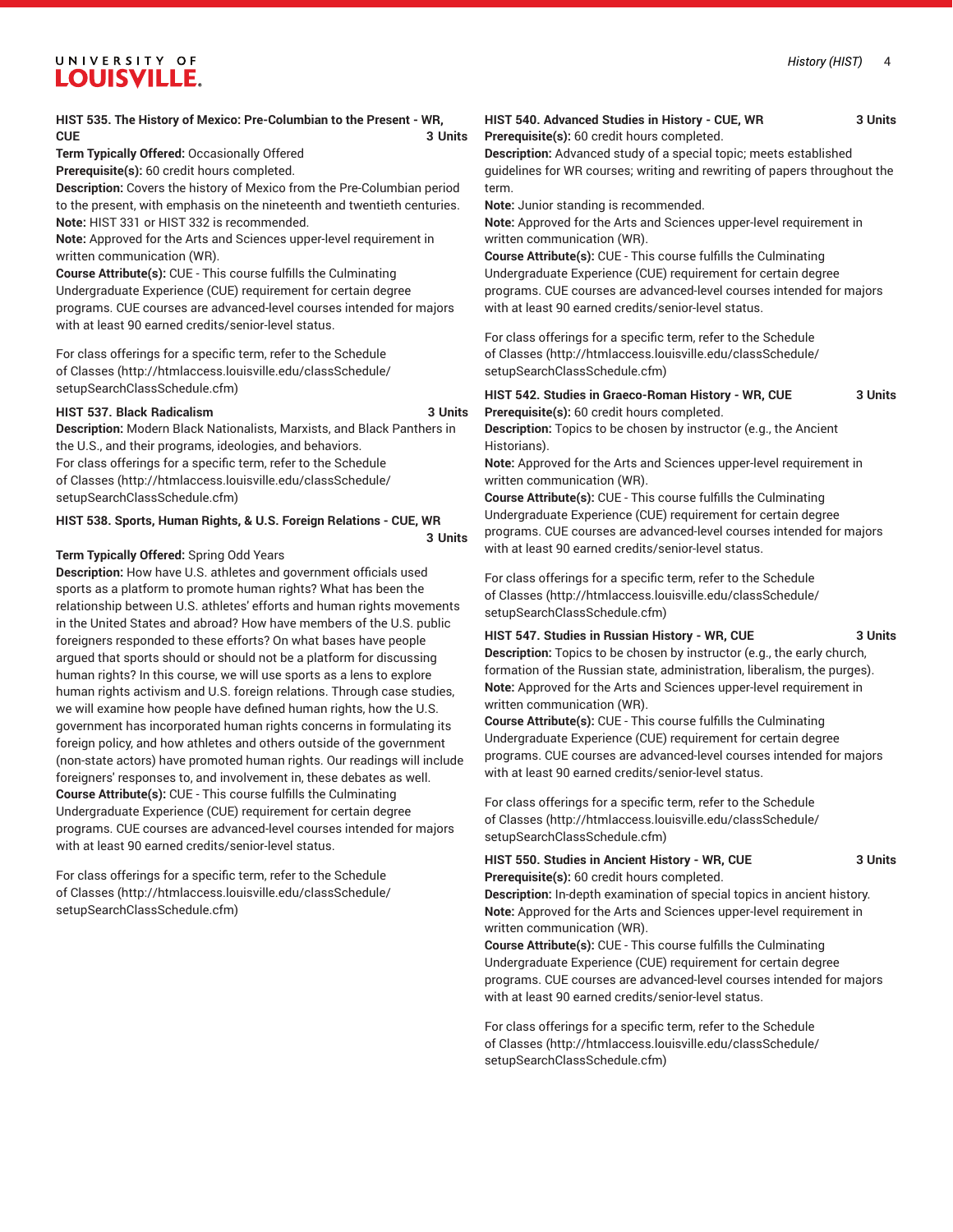#### **HIST 551. Studies in Medieval History - WR, CUE 3 Units**

**Prerequisite(s):** 60 credit hours completed.

UNIVERSITY OF LOUISVILLE.

**Description:** Intensive work in selected periods of medieval history (e.g., High Middle Ages, Europe in the fourteenth and fifteenth centuries). **Note:** Approved for the Arts and Sciences upper-level requirement in written communication (WR).

**Course Attribute(s):** CUE - This course fulfills the Culminating Undergraduate Experience (CUE) requirement for certain degree programs. CUE courses are advanced-level courses intended for majors with at least 90 earned credits/senior-level status.

For class offerings for a specific term, refer to the [Schedule](http://htmlaccess.louisville.edu/classSchedule/setupSearchClassSchedule.cfm) [of Classes \(http://htmlaccess.louisville.edu/classSchedule/](http://htmlaccess.louisville.edu/classSchedule/setupSearchClassSchedule.cfm) [setupSearchClassSchedule.cfm\)](http://htmlaccess.louisville.edu/classSchedule/setupSearchClassSchedule.cfm)

#### **HIST 555. English Medieval History, 1066 to 1500 - WR 3 Units**

**Description:** An analysis of the political, economic, and social factors contributing to the development of the English nation from the Norman Conquest to the Wars of the Roses.

**Note:** Approved for the Arts and Sciences upper-level requirement in written communication (WR).

For class offerings for a specific term, refer to the [Schedule](http://htmlaccess.louisville.edu/classSchedule/setupSearchClassSchedule.cfm) [of Classes \(http://htmlaccess.louisville.edu/classSchedule/](http://htmlaccess.louisville.edu/classSchedule/setupSearchClassSchedule.cfm) [setupSearchClassSchedule.cfm\)](http://htmlaccess.louisville.edu/classSchedule/setupSearchClassSchedule.cfm)

# **HIST 559. U.S. and the Cold War Policy - WR, CUE 3 Units**

**Prerequisite(s):** 60 credit hours completed.

**Description:** This course examines U.S. diplomacy during the Cold War (1945-1989).

**Note:** HIST 314 is recommended.

**Note:** Approved for the Arts and Sciences upper-level requirement in written communication (WR).

**Course Attribute(s):** CUE - This course fulfills the Culminating Undergraduate Experience (CUE) requirement for certain degree programs. CUE courses are advanced-level courses intended for majors with at least 90 earned credits/senior-level status.

For class offerings for a specific term, refer to the [Schedule](http://htmlaccess.louisville.edu/classSchedule/setupSearchClassSchedule.cfm) [of Classes \(http://htmlaccess.louisville.edu/classSchedule/](http://htmlaccess.louisville.edu/classSchedule/setupSearchClassSchedule.cfm) [setupSearchClassSchedule.cfm\)](http://htmlaccess.louisville.edu/classSchedule/setupSearchClassSchedule.cfm)

#### **HIST 561. U.S. and Vietnam - WR, CUE 3 Units**

**Prerequisite(s):** 60 credit hours completed.

**Description:** Analysis of diplomatic relations between the United States and Vietnam, concentrating on the 20th Century.

**Note:** HIST 314 is recommended.

**Note:** Approved for the Arts and Sciences upper-level requirement in written communication (WR).

**Course Attribute(s):** CUE - This course fulfills the Culminating Undergraduate Experience (CUE) requirement for certain degree programs. CUE courses are advanced-level courses intended for majors with at least 90 earned credits/senior-level status.

For class offerings for a specific term, refer to the [Schedule](http://htmlaccess.louisville.edu/classSchedule/setupSearchClassSchedule.cfm) [of Classes \(http://htmlaccess.louisville.edu/classSchedule/](http://htmlaccess.louisville.edu/classSchedule/setupSearchClassSchedule.cfm) [setupSearchClassSchedule.cfm\)](http://htmlaccess.louisville.edu/classSchedule/setupSearchClassSchedule.cfm)

#### **HIST 563. The Middle Eastern Wars - WR, CUE 3 Units Prerequisite(s):** 60 credit hours completed.

**Description:** European technological superiority and Ottoman defeat. The Austrian and Ottoman wars. Balkan Wars. World War I. Turkish War of Independence.

**Note:** Approved for the Arts and Sciences upper-level requirement in written communication (WR).

**Course Attribute(s):** CUE - This course fulfills the Culminating Undergraduate Experience (CUE) requirement for certain degree programs. CUE courses are advanced-level courses intended for majors with at least 90 earned credits/senior-level status.

For class offerings for a specific term, refer to the [Schedule](http://htmlaccess.louisville.edu/classSchedule/setupSearchClassSchedule.cfm) [of Classes](http://htmlaccess.louisville.edu/classSchedule/setupSearchClassSchedule.cfm) ([http://htmlaccess.louisville.edu/classSchedule/](http://htmlaccess.louisville.edu/classSchedule/setupSearchClassSchedule.cfm) [setupSearchClassSchedule.cfm\)](http://htmlaccess.louisville.edu/classSchedule/setupSearchClassSchedule.cfm)

#### **HIST 564. Byzantium and Islam 3 Units**

**Description:** This course will examine the relationship between the Byzantine state and the medieval Islamic caliphates and empires. The class will begin in the 6-7th centuries and continue onwards until the fall of the Byzantine Empire in the middle of the 15th century. For class offerings for a specific term, refer to the [Schedule](http://htmlaccess.louisville.edu/classSchedule/setupSearchClassSchedule.cfm) [of Classes](http://htmlaccess.louisville.edu/classSchedule/setupSearchClassSchedule.cfm) ([http://htmlaccess.louisville.edu/classSchedule/](http://htmlaccess.louisville.edu/classSchedule/setupSearchClassSchedule.cfm) [setupSearchClassSchedule.cfm\)](http://htmlaccess.louisville.edu/classSchedule/setupSearchClassSchedule.cfm)

#### **HIST 565. Women and Sexuality in the Middle East - CUE, WR 3 Units Term Typically Offered:** Occasionally Offered

**Description:** Investigation of the cultural landscape of the Middle Est before the rise of Islam; how the mix of the new religion together with prevailing customs of Late Antiquity and tribal Arabia laid a new framework for gendered relations across the region. Topics and debates pertaining to gender roles and sexuality in the medieval and early modern periods. The changing contours of women's lives during the nineteenth and twentieth centuries and the ambiguous legacy of modernization. **Note:** Approved for the Arts and Sciences upper-level requirement in written communication (WR).

**Course Attribute(s):** CUE - This course fulfills the Culminating Undergraduate Experience (CUE) requirement for certain degree programs. CUE courses are advanced-level courses intended for majors with at least 90 earned credits/senior-level status.

For class offerings for a specific term, refer to the [Schedule](http://htmlaccess.louisville.edu/classSchedule/setupSearchClassSchedule.cfm) [of Classes](http://htmlaccess.louisville.edu/classSchedule/setupSearchClassSchedule.cfm) ([http://htmlaccess.louisville.edu/classSchedule/](http://htmlaccess.louisville.edu/classSchedule/setupSearchClassSchedule.cfm) [setupSearchClassSchedule.cfm\)](http://htmlaccess.louisville.edu/classSchedule/setupSearchClassSchedule.cfm)

## **HIST 571. The Renaissance - WR, CUE 3 Units**

**Prerequisite(s):** 60 credit hours completed.

**Description:** The Italian urban powers; Hundred Years' War after 1415; Church and society on the eve of the Reformation; Italian and Northern humanism; invasion of Italy; early explorations.

**Note:** Approved for the Arts and Sciences upper-level requirement in written communication (WR).

**Course Attribute(s):** CUE - This course fulfills the Culminating Undergraduate Experience (CUE) requirement for certain degree programs. CUE courses are advanced-level courses intended for majors with at least 90 earned credits/senior-level status.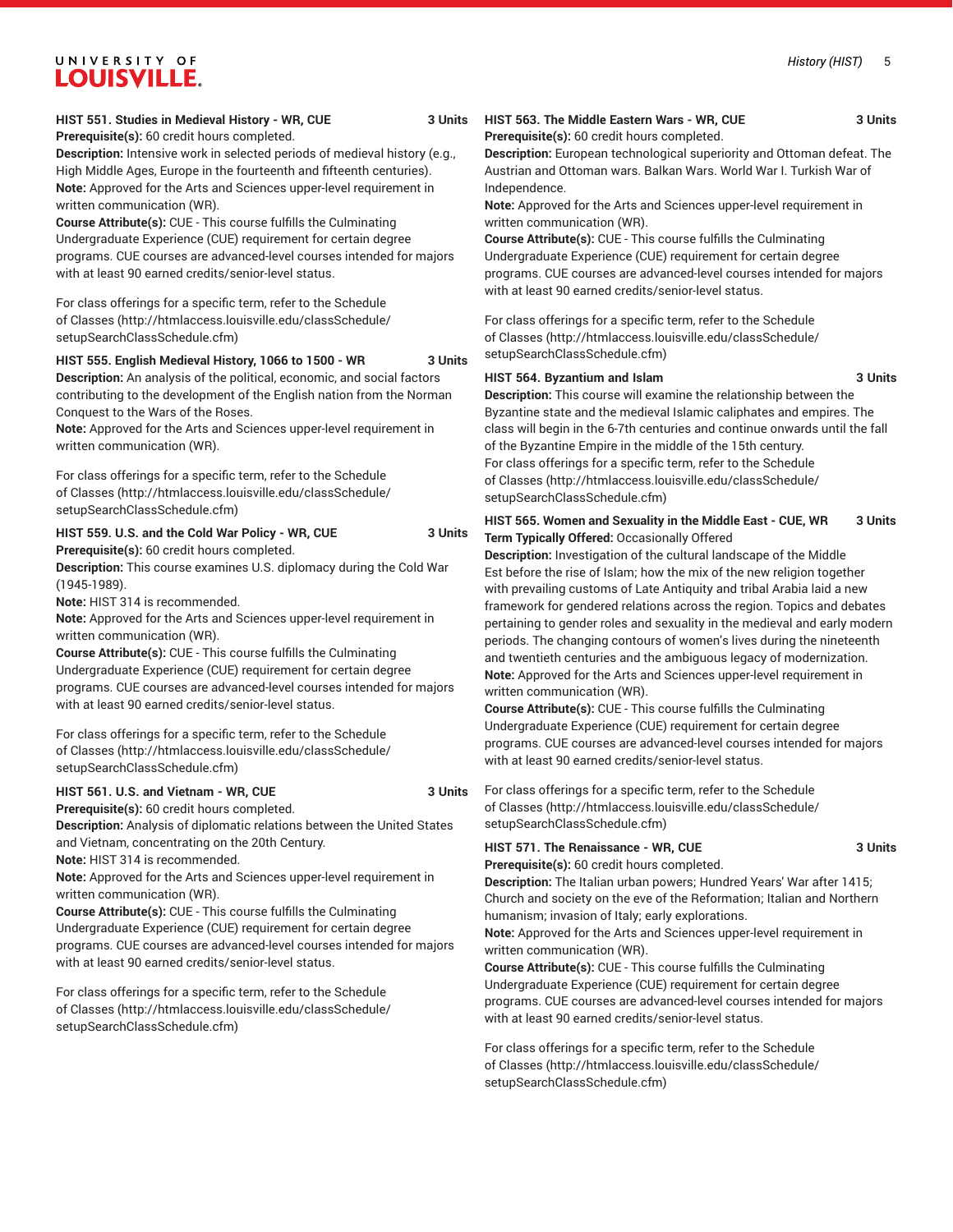#### **HIST 572. Age of the Reformation - WR 3 Units**

**Description:** Intensive examination of causes of the Reformation, the program of the Reformers, the nature of the Roman Catholic Counter-Reformation, and the character of the sixteenth century. **Note:** HIST 352 is recommended.

**Note:** Approved for the Arts and Sciences upper-level requirement in written communication (WR).

For class offerings for a specific term, refer to the [Schedule](http://htmlaccess.louisville.edu/classSchedule/setupSearchClassSchedule.cfm) [of Classes \(http://htmlaccess.louisville.edu/classSchedule/](http://htmlaccess.louisville.edu/classSchedule/setupSearchClassSchedule.cfm) [setupSearchClassSchedule.cfm\)](http://htmlaccess.louisville.edu/classSchedule/setupSearchClassSchedule.cfm)

**HIST 577. The French Revolution and Napoleon - WR, CUE 3 Units Prerequisite(s):** 60 credit hours completed.

**Description:** The Old Regime; influence of the Enlightenment; causes of the Revolution; courses and significance of the Revolution; emergence of Napoleon; rise and fall of the Empire.

**Note:** Approved for the Arts and Sciences upper-level requirement in written communication (WR).

**Course Attribute(s):** CUE - This course fulfills the Culminating Undergraduate Experience (CUE) requirement for certain degree programs. CUE courses are advanced-level courses intended for majors with at least 90 earned credits/senior-level status.

For class offerings for a specific term, refer to the [Schedule](http://htmlaccess.louisville.edu/classSchedule/setupSearchClassSchedule.cfm) [of Classes \(http://htmlaccess.louisville.edu/classSchedule/](http://htmlaccess.louisville.edu/classSchedule/setupSearchClassSchedule.cfm) [setupSearchClassSchedule.cfm\)](http://htmlaccess.louisville.edu/classSchedule/setupSearchClassSchedule.cfm)

#### **HIST 579. History of European Ideas: Selected Topics - CUE, WR 3 Units Prerequisite(s):** 60 credit hours completed.

**Description:** Selected topics on thinkers in the arts and sciences from one or more generations of European thought between the age of Charlemagne and the present. Includes the influence of ideas on their immediate society as well as on European culture and history. **Note:** Topics will be announced in the Schedule of Courses.

**Note:** Approved for the Arts and Sciences upper-level requirement in written communication (WR).

**Course Attribute(s):** CUE - This course fulfills the Culminating Undergraduate Experience (CUE) requirement for certain degree programs. CUE courses are advanced-level courses intended for majors with at least 90 earned credits/senior-level status.

For class offerings for a specific term, refer to the [Schedule](http://htmlaccess.louisville.edu/classSchedule/setupSearchClassSchedule.cfm) [of Classes \(http://htmlaccess.louisville.edu/classSchedule/](http://htmlaccess.louisville.edu/classSchedule/setupSearchClassSchedule.cfm) [setupSearchClassSchedule.cfm\)](http://htmlaccess.louisville.edu/classSchedule/setupSearchClassSchedule.cfm)

#### **HIST 582. Contemporary Europe 1945-Present - WR, CUE 3 Units**

**Description:** History of Europe from the postwar era to the present. **Note:** Approved for the Arts and Sciences upper-level requirement in written communication.

**Course Attribute(s):** CUE - This course fulfills the Culminating Undergraduate Experience (CUE) requirement for certain degree programs. CUE courses are advanced-level courses intended for majors with at least 90 earned credits/senior-level status.

For class offerings for a specific term, refer to the [Schedule](http://htmlaccess.louisville.edu/classSchedule/setupSearchClassSchedule.cfm) [of Classes \(http://htmlaccess.louisville.edu/classSchedule/](http://htmlaccess.louisville.edu/classSchedule/setupSearchClassSchedule.cfm) [setupSearchClassSchedule.cfm\)](http://htmlaccess.louisville.edu/classSchedule/setupSearchClassSchedule.cfm)

#### **HIST 583. Women in the Twentieth Century in Europe and the U.S. - WR, CUE** 3 Units

**Prerequisite(s):** 60 credit hours completed.

**Description:** The history of women in Western society, including Europe and the U.S. in the twentieth century. Includes political, economic, social, and cultural developments.

**Note:** Junior standing is recommended.

**Note:** Cross-listed with WGST 531.

**Note:** Approved for the Arts and Sciences upper-level requirement in written communication (WR).

**Note:** Credit may not be earned for HIST 583/WGST 531 and WGST 631. **Course Attribute(s):** CUE - This course fulfills the Culminating Undergraduate Experience (CUE) requirement for certain degree programs. CUE courses are advanced-level courses intended for majors with at least 90 earned credits/senior-level status.

For class offerings for a specific term, refer to the [Schedule](http://htmlaccess.louisville.edu/classSchedule/setupSearchClassSchedule.cfm) [of Classes](http://htmlaccess.louisville.edu/classSchedule/setupSearchClassSchedule.cfm) ([http://htmlaccess.louisville.edu/classSchedule/](http://htmlaccess.louisville.edu/classSchedule/setupSearchClassSchedule.cfm) [setupSearchClassSchedule.cfm\)](http://htmlaccess.louisville.edu/classSchedule/setupSearchClassSchedule.cfm)

#### **HIST 584. Women in East Asian History 3 Units**

**Description:** The history of women in China from ancient times to the twentieth century, with comparisions to women's experiences in Japan, Korea, and Vietnam.

**Note:** Cross-listed with WGST 584.

For class offerings for a specific term, refer to the [Schedule](http://htmlaccess.louisville.edu/classSchedule/setupSearchClassSchedule.cfm) [of Classes](http://htmlaccess.louisville.edu/classSchedule/setupSearchClassSchedule.cfm) ([http://htmlaccess.louisville.edu/classSchedule/](http://htmlaccess.louisville.edu/classSchedule/setupSearchClassSchedule.cfm) [setupSearchClassSchedule.cfm\)](http://htmlaccess.louisville.edu/classSchedule/setupSearchClassSchedule.cfm)

#### **HIST 587. The Russian Revolutions - WR 3 Units**

**Description:** Intensive examination of the Russian revolutions of 1905 and 1917, their chronology, their causes, historiographical issues. **Note:** Approved for the Arts and Sciences upper-level requirement in written communication (WR).

For class offerings for a specific term, refer to the [Schedule](http://htmlaccess.louisville.edu/classSchedule/setupSearchClassSchedule.cfm) [of Classes](http://htmlaccess.louisville.edu/classSchedule/setupSearchClassSchedule.cfm) ([http://htmlaccess.louisville.edu/classSchedule/](http://htmlaccess.louisville.edu/classSchedule/setupSearchClassSchedule.cfm) [setupSearchClassSchedule.cfm\)](http://htmlaccess.louisville.edu/classSchedule/setupSearchClassSchedule.cfm)

**HIST 588. Feminism in Western Civilization, 1790-1920 - WR 3 Units Description:** Comparative analysis of feminist movements in United States, Britain, and Europe, stressing intellectual background, social composition, goals, and political strategies.

**Note:** Junior standing is recommended.

**Note:** Approved for the Arts and Sciences upper- level requirement in written communication (WR).

**Note:** Credit may not be earned for HIST 588 or WGST 530 and WGST 630.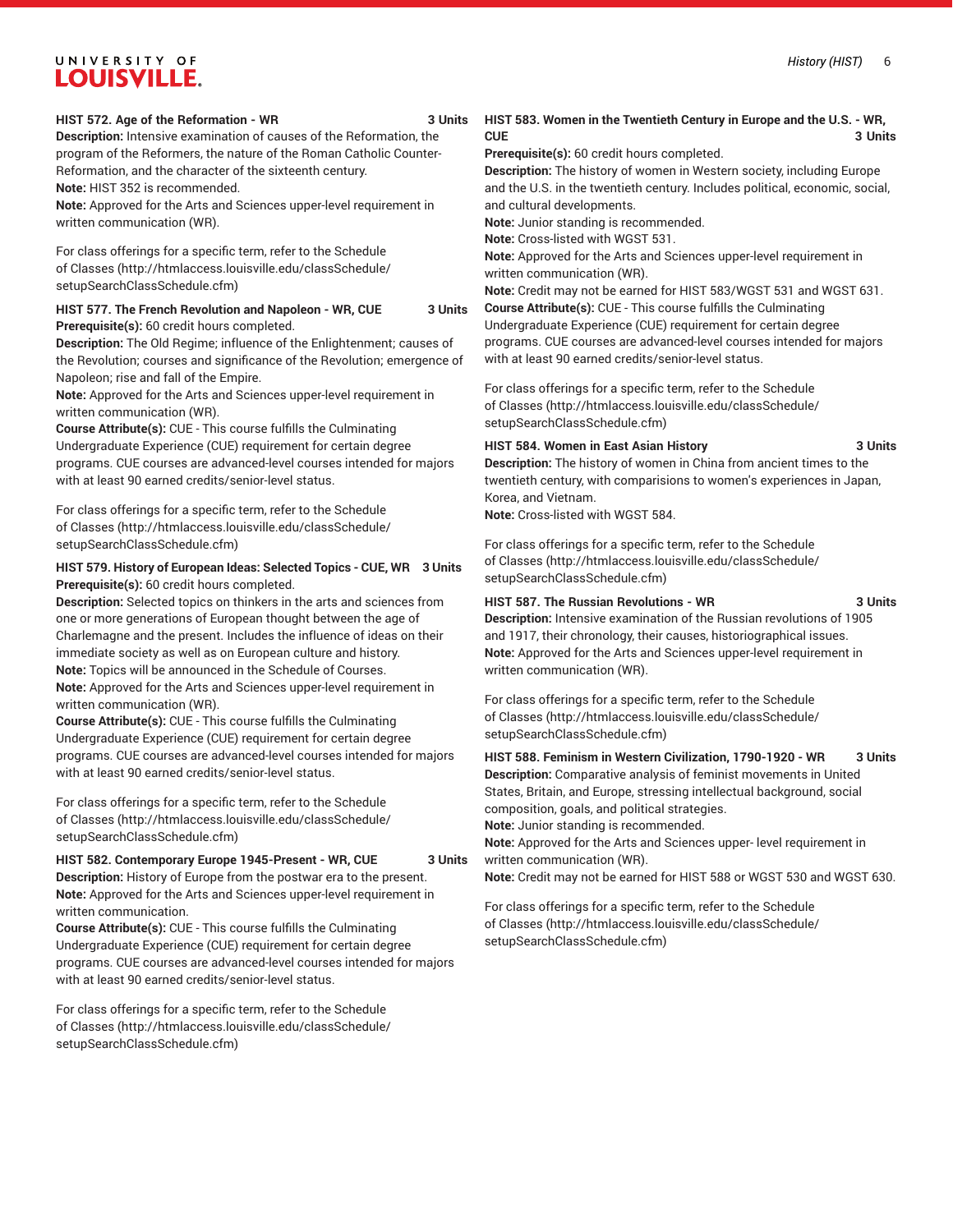#### **HIST 589. History of American Sexualities - WR 3 Units**

**Description:** Focuses on sexual behaviors and meanings in America from the Colonial period to the late twentieth century, and how sexual meanings impact on people's identities, choices, and social positions. Also concerns the interaction of gender, race, and class.

**Note:** HIST 211 and HIST 212 is recommended.

**Note:** Approved for the Arts and Sciences upper-level requirement in written communication (WR).

**Note:** Credit may not be earned for this course and WGST 532.

For class offerings for a specific term, refer to the [Schedule](http://htmlaccess.louisville.edu/classSchedule/setupSearchClassSchedule.cfm) [of Classes \(http://htmlaccess.louisville.edu/classSchedule/](http://htmlaccess.louisville.edu/classSchedule/setupSearchClassSchedule.cfm) [setupSearchClassSchedule.cfm\)](http://htmlaccess.louisville.edu/classSchedule/setupSearchClassSchedule.cfm)

#### **HIST 590. Studies in African History - WR, CUE 3 Units**

**Prerequisite(s):** Junior standing or faculty consent.

**Description:** Intensive study of a particular topic chosen by the instructor (e.g., slavery and the slave trade, traditional kingdoms).

**Note:** Cross-listed with PAS 590.

**Note:** Junior standing and completionf of 9 hours of HIST and/or PAS are recommended.

**Note:** Approved for the Arts and Sciences upper-level requirement in written communication (WR).

**Course Attribute(s):** CUE - This course fulfills the Culminating Undergraduate Experience (CUE) requirement for certain degree programs. CUE courses are advanced-level courses intended for majors with at least 90 earned credits/senior-level status.

For class offerings for a specific term, refer to the [Schedule](http://htmlaccess.louisville.edu/classSchedule/setupSearchClassSchedule.cfm) [of Classes \(http://htmlaccess.louisville.edu/classSchedule/](http://htmlaccess.louisville.edu/classSchedule/setupSearchClassSchedule.cfm) [setupSearchClassSchedule.cfm\)](http://htmlaccess.louisville.edu/classSchedule/setupSearchClassSchedule.cfm)

#### **HIST 591. Civilizations of Ancient and Medieval India - CUE, WR 3 Units Prerequisite(s):** 60 credit hours completed.

**Description:** An introduction to the civilizations of the Indian subcontinent until the eighteenth century. It covers history, interpretive studies and selected literary, religious, and philosophical works, and visual arts.

**Note:** Approved for the Arts & Sciences upper-level requirement in written communication (WR).

**Course Attribute(s):** CUE - This course fulfills the Culminating Undergraduate Experience (CUE) requirement for certain degree programs. CUE courses are advanced-level courses intended for majors with at least 90 earned credits/senior-level status.

For class offerings for a specific term, refer to the [Schedule](http://htmlaccess.louisville.edu/classSchedule/setupSearchClassSchedule.cfm) [of Classes \(http://htmlaccess.louisville.edu/classSchedule/](http://htmlaccess.louisville.edu/classSchedule/setupSearchClassSchedule.cfm) [setupSearchClassSchedule.cfm\)](http://htmlaccess.louisville.edu/classSchedule/setupSearchClassSchedule.cfm)

#### **HIST 592. Civilizations of Modern India - CUE, WR 3 Units Prerequisite(s):** 60 credit hours completed.

**Description:** An introduction to the civilizations of the Indian

subcontinent since the eighteenth century. It covers history, interpretive studies and selected literary, religious and philosophical works, and visual arts.

**Note:** Approved for the Arts & Sciences upper-level requirement in written communication (WR).

**Course Attribute(s):** CUE - This course fulfills the Culminating Undergraduate Experience (CUE) requirement for certain degree programs. CUE courses are advanced-level courses intended for majors with at least 90 earned credits/senior-level status.

For class offerings for a specific term, refer to the [Schedule](http://htmlaccess.louisville.edu/classSchedule/setupSearchClassSchedule.cfm) [of Classes](http://htmlaccess.louisville.edu/classSchedule/setupSearchClassSchedule.cfm) ([http://htmlaccess.louisville.edu/classSchedule/](http://htmlaccess.louisville.edu/classSchedule/setupSearchClassSchedule.cfm) [setupSearchClassSchedule.cfm\)](http://htmlaccess.louisville.edu/classSchedule/setupSearchClassSchedule.cfm)

**HIST 593. American Image of the Middle East - CUE 3 Units Prerequisite(s):** 60 credit hours completed.

**Description:** Formation of the American image of Islam and the Middle East. European tradition of prejudice. Effect of religious traditions on U.S. mythologies.

**Note:** Approved for the Arts and Sciences upper-level requirement in written communication (WR).

**Course Attribute(s):** CUE - This course fulfills the Culminating Undergraduate Experience (CUE) requirement for certain degree programs. CUE courses are advanced-level courses intended for majors with at least 90 earned credits/senior-level status.

For class offerings for a specific term, refer to the [Schedule](http://htmlaccess.louisville.edu/classSchedule/setupSearchClassSchedule.cfm) [of Classes](http://htmlaccess.louisville.edu/classSchedule/setupSearchClassSchedule.cfm) ([http://htmlaccess.louisville.edu/classSchedule/](http://htmlaccess.louisville.edu/classSchedule/setupSearchClassSchedule.cfm) [setupSearchClassSchedule.cfm\)](http://htmlaccess.louisville.edu/classSchedule/setupSearchClassSchedule.cfm)

#### **HIST 594. Studies in Middle Eastern History - WR 3 Units**

**Description:** Selected topics in Middle Eastern history and societies. **Note:** Approved for the Arts and Sciences upper-level requirement in written communication (WR).

For class offerings for a specific term, refer to the [Schedule](http://htmlaccess.louisville.edu/classSchedule/setupSearchClassSchedule.cfm) [of Classes](http://htmlaccess.louisville.edu/classSchedule/setupSearchClassSchedule.cfm) ([http://htmlaccess.louisville.edu/classSchedule/](http://htmlaccess.louisville.edu/classSchedule/setupSearchClassSchedule.cfm) [setupSearchClassSchedule.cfm\)](http://htmlaccess.louisville.edu/classSchedule/setupSearchClassSchedule.cfm)

#### **HIST 595. Principles of Cultural History - WR 3 Units**

**Description:** The study of major systematic views of the development of Western culture.

**Note:** Approved for the Arts and Sciences upper-level requirement in written communication (WR).

**Note:** Credit may not be received for this course and HUM 595.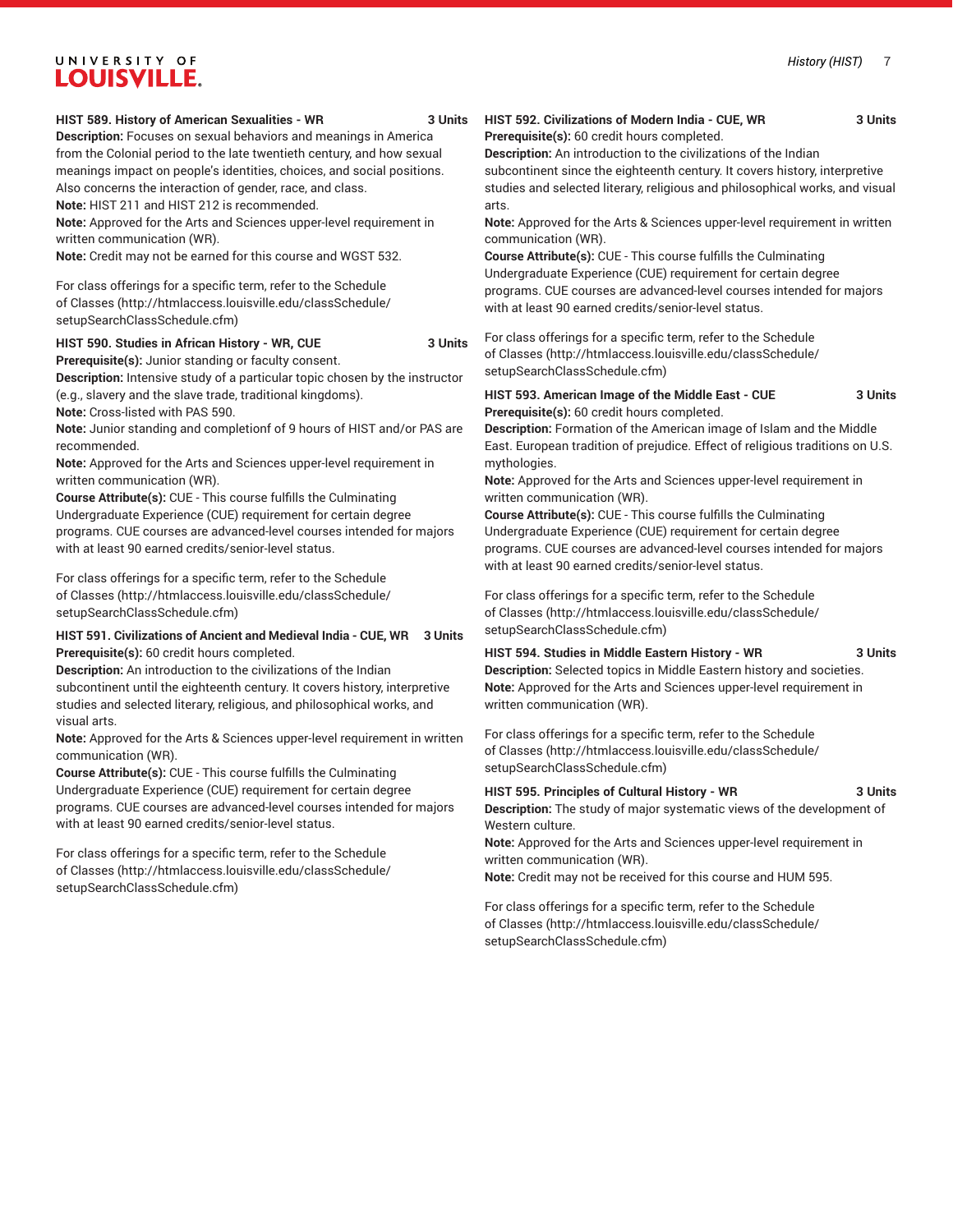#### *History (HIST)* 8

# UNIVERSITY OF **LOUISVILLE.**

#### **HIST 596. History of the Future - CUE, WR 3 Units Prerequisite(s):** 60 credit hours completed.

**Description:** A conceptual approach that presents the premise that the history of the future is, in reality, the history of the present and the past. **Note:** Junior standing is recommended.

**Note:** Approved for Arts & Sciences upper-level requirement in written communication (WR).

**Course Attribute(s):** CUE - This course fulfills the Culminating Undergraduate Experience (CUE) requirement for certain degree programs. CUE courses are advanced-level courses intended for majors with at least 90 earned credits/senior-level status.

For class offerings for a specific term, refer to the [Schedule](http://htmlaccess.louisville.edu/classSchedule/setupSearchClassSchedule.cfm) [of Classes \(http://htmlaccess.louisville.edu/classSchedule/](http://htmlaccess.louisville.edu/classSchedule/setupSearchClassSchedule.cfm) [setupSearchClassSchedule.cfm\)](http://htmlaccess.louisville.edu/classSchedule/setupSearchClassSchedule.cfm)

#### **HIST 597. Introduction to Public History 3 Units**

**Description:** Introduction to nature, history, and methods of public history. Emphasis on relationship of historical scholarship to nonacademic applications.

**Note:** Faculty consent is recommended.

**Note:** This course is cross-listed with HIST 697 and HUM 671. **Note:** Credit may not be earned for both HIST 597 and HIST 697. **Course Attribute(s):** CBL - This course includes Community-Based Learning (CBL). Students will engage in a community experience or project with an external partner in order to enhance understanding and application of academic content.

For class offerings for a specific term, refer to the [Schedule](http://htmlaccess.louisville.edu/classSchedule/setupSearchClassSchedule.cfm) [of Classes \(http://htmlaccess.louisville.edu/classSchedule/](http://htmlaccess.louisville.edu/classSchedule/setupSearchClassSchedule.cfm) [setupSearchClassSchedule.cfm\)](http://htmlaccess.louisville.edu/classSchedule/setupSearchClassSchedule.cfm)

**HIST 598. Nationalism and Modernity in East Asia 3 Units Description:** The creation of modern nation-states in China, Japan, and Korea from 1840 to 1945.

**Note:** Cross-listed with AST 598.

For class offerings for a specific term, refer to the [Schedule](http://htmlaccess.louisville.edu/classSchedule/setupSearchClassSchedule.cfm) [of Classes \(http://htmlaccess.louisville.edu/classSchedule/](http://htmlaccess.louisville.edu/classSchedule/setupSearchClassSchedule.cfm) [setupSearchClassSchedule.cfm\)](http://htmlaccess.louisville.edu/classSchedule/setupSearchClassSchedule.cfm)

#### **HIST 599. Oral History - CUE, WR 3 Units**

**Prerequisite(s):** 60 credit hours completed. **Description:** A study of the nature and development of oral sources in history, the creation and evaluation of them, and their application to research and teaching.

**Note:** Faculty consent is recommended.

**Note:** Approved for the Arts and Sciences upper-level requirement in written communication (WR).

**Course Attribute(s):** CUE - This course fulfills the Culminating Undergraduate Experience (CUE) requirement for certain degree programs. CUE courses are advanced-level courses intended for majors with at least 90 earned credits/senior-level status.

For class offerings for a specific term, refer to the [Schedule](http://htmlaccess.louisville.edu/classSchedule/setupSearchClassSchedule.cfm) [of Classes \(http://htmlaccess.louisville.edu/classSchedule/](http://htmlaccess.louisville.edu/classSchedule/setupSearchClassSchedule.cfm) [setupSearchClassSchedule.cfm\)](http://htmlaccess.louisville.edu/classSchedule/setupSearchClassSchedule.cfm)

#### **HIST 601. Directed Study 3 Units**

For class offerings for a specific term, refer to the [Schedule](http://htmlaccess.louisville.edu/classSchedule/setupSearchClassSchedule.cfm) [of Classes \(http://htmlaccess.louisville.edu/classSchedule/](http://htmlaccess.louisville.edu/classSchedule/setupSearchClassSchedule.cfm) [setupSearchClassSchedule.cfm\)](http://htmlaccess.louisville.edu/classSchedule/setupSearchClassSchedule.cfm)

#### **HIST 602. Directed Study 3 Units**

For class offerings for a specific term, refer to the [Schedule](http://htmlaccess.louisville.edu/classSchedule/setupSearchClassSchedule.cfm) [of Classes](http://htmlaccess.louisville.edu/classSchedule/setupSearchClassSchedule.cfm) ([http://htmlaccess.louisville.edu/classSchedule/](http://htmlaccess.louisville.edu/classSchedule/setupSearchClassSchedule.cfm) [setupSearchClassSchedule.cfm\)](http://htmlaccess.louisville.edu/classSchedule/setupSearchClassSchedule.cfm)

#### **HIST 603. Thesis 3-6 Units**

**Description:** Thesis hours.

For class offerings for a specific term, refer to the [Schedule](http://htmlaccess.louisville.edu/classSchedule/setupSearchClassSchedule.cfm) [of Classes](http://htmlaccess.louisville.edu/classSchedule/setupSearchClassSchedule.cfm) ([http://htmlaccess.louisville.edu/classSchedule/](http://htmlaccess.louisville.edu/classSchedule/setupSearchClassSchedule.cfm) [setupSearchClassSchedule.cfm\)](http://htmlaccess.louisville.edu/classSchedule/setupSearchClassSchedule.cfm)

#### **HIST 605. Research Methods and Materials 3 Units**

**Prerequisite(s):** Graduate students only.

**Description:** Techniques of historical research, analysis,organization, and writing; documentation,historiography; use of research libraries,manuscript depositories and electronic resources. Experience in analysis, research, writing, and criticism.

For class offerings for a specific term, refer to the [Schedule](http://htmlaccess.louisville.edu/classSchedule/setupSearchClassSchedule.cfm) [of Classes](http://htmlaccess.louisville.edu/classSchedule/setupSearchClassSchedule.cfm) ([http://htmlaccess.louisville.edu/classSchedule/](http://htmlaccess.louisville.edu/classSchedule/setupSearchClassSchedule.cfm) [setupSearchClassSchedule.cfm\)](http://htmlaccess.louisville.edu/classSchedule/setupSearchClassSchedule.cfm)

#### **HIST 607. Oral History 3 Units**

**Description:** An introduction to the method and theory of oral history. For class offerings for a specific term, refer to the [Schedule](http://htmlaccess.louisville.edu/classSchedule/setupSearchClassSchedule.cfm) [of Classes](http://htmlaccess.louisville.edu/classSchedule/setupSearchClassSchedule.cfm) ([http://htmlaccess.louisville.edu/classSchedule/](http://htmlaccess.louisville.edu/classSchedule/setupSearchClassSchedule.cfm) [setupSearchClassSchedule.cfm\)](http://htmlaccess.louisville.edu/classSchedule/setupSearchClassSchedule.cfm)

#### **HIST 608. Practicum in Public History 3 Units**

**Prerequisite(s):** A minimum GPA of 3.0 overall and in History. **Description:** Supervised experience in a public history setting. **Course Attribute(s):** CBL - This course includes Community-Based Learning (CBL). Students will engage in a community experience or project with an external partner in order to enhance understanding and application of academic content.

For class offerings for a specific term, refer to the [Schedule](http://htmlaccess.louisville.edu/classSchedule/setupSearchClassSchedule.cfm) [of Classes](http://htmlaccess.louisville.edu/classSchedule/setupSearchClassSchedule.cfm) ([http://htmlaccess.louisville.edu/classSchedule/](http://htmlaccess.louisville.edu/classSchedule/setupSearchClassSchedule.cfm) [setupSearchClassSchedule.cfm\)](http://htmlaccess.louisville.edu/classSchedule/setupSearchClassSchedule.cfm)

### **HIST 609. Women and Medicine 3 Units**

**Term Typically Offered:** Occasionally Offered

**Description:** In this course we will focus on women and medicine in the United States from the early 19th century to the 21st century. We will be concerned with women as patients, caretakers, and practitioners, and the sexual and racial politics of health care. **Note:** Cross-listed with WGST 609.

For class offerings for a specific term, refer to the [Schedule](http://htmlaccess.louisville.edu/classSchedule/setupSearchClassSchedule.cfm) [of Classes](http://htmlaccess.louisville.edu/classSchedule/setupSearchClassSchedule.cfm) ([http://htmlaccess.louisville.edu/classSchedule/](http://htmlaccess.louisville.edu/classSchedule/setupSearchClassSchedule.cfm) [setupSearchClassSchedule.cfm\)](http://htmlaccess.louisville.edu/classSchedule/setupSearchClassSchedule.cfm)

#### **HIST 610. Introduction to Historic Preservation 3 Units**

**Description:** An introduction to historic preservation. Includes history and theory of historic preservation, law, government and presevation, strategies for conserving historic resources, and local initiatives. For class offerings for a specific term, refer to the [Schedule](http://htmlaccess.louisville.edu/classSchedule/setupSearchClassSchedule.cfm) [of Classes](http://htmlaccess.louisville.edu/classSchedule/setupSearchClassSchedule.cfm) ([http://htmlaccess.louisville.edu/classSchedule/](http://htmlaccess.louisville.edu/classSchedule/setupSearchClassSchedule.cfm) [setupSearchClassSchedule.cfm\)](http://htmlaccess.louisville.edu/classSchedule/setupSearchClassSchedule.cfm)

#### **HIST 611. Studies in American History 3 Units**